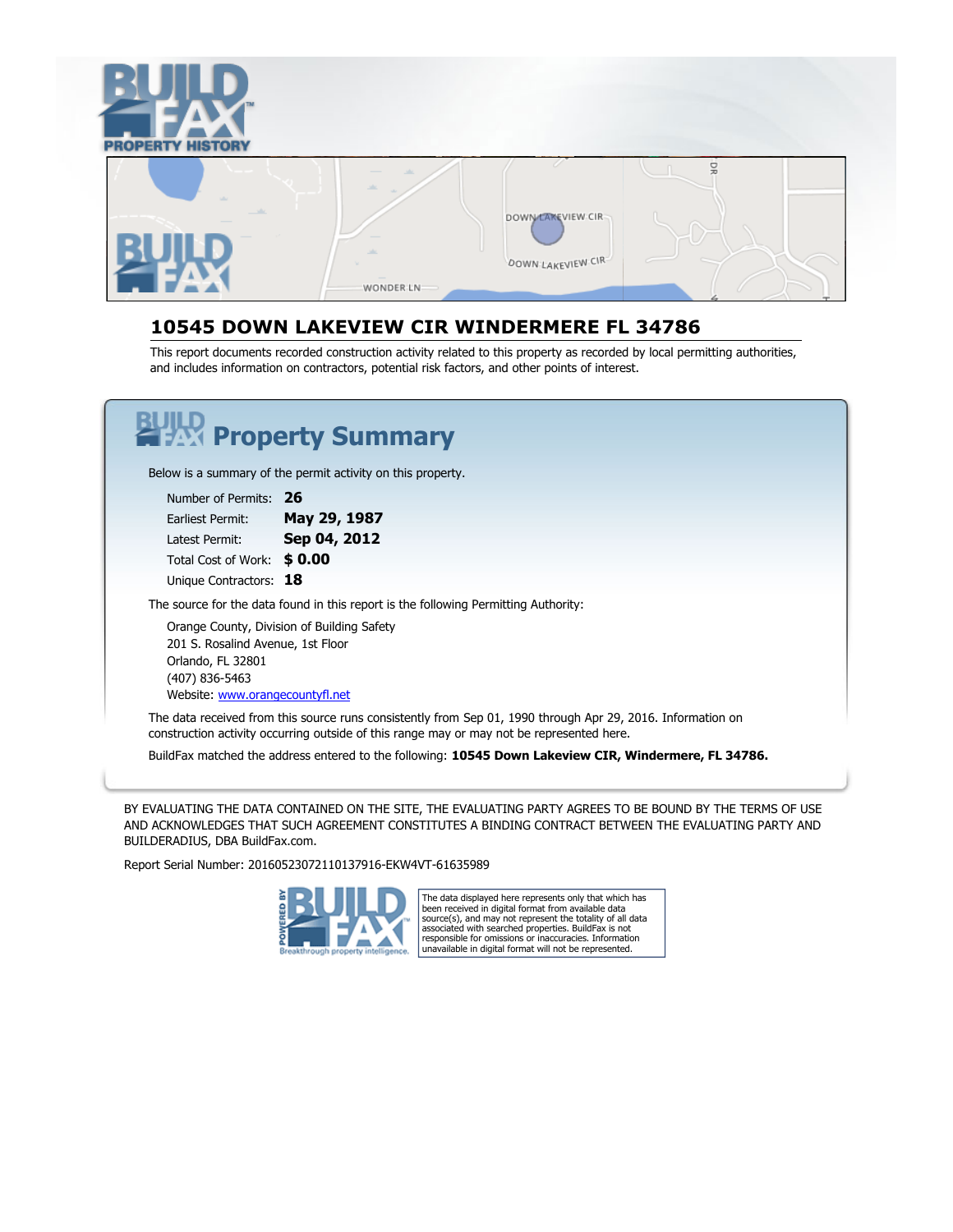### **Major Systems** 坠

In most communities, upgrading or installing one of the major systems in a house, listed below, calls for a permit. We search our database of nearly 100 Million permits to find major system records that pertain to the address you submitted.

| <b>Type</b>                        |   | <b>Valuation</b>                                     | <b>Latest Date</b> | <b>Jurisdiction</b><br><b>Total</b> |
|------------------------------------|---|------------------------------------------------------|--------------------|-------------------------------------|
| <b>New Construction</b>            | ✔ | \$0.00                                               | Dec 29, 2011       | 834,889                             |
| <b>Alteration/Remodel/Addition</b> | ✔ | \$0.00                                               | Dec 28, 2011       | 606,405                             |
| <b>Roof</b>                        | ✓ | \$0.00                                               | Dec 28, 2011       | 323,660                             |
| <b>Demolition</b>                  |   | No major Demolition work detected since Sep 01, 1990 |                    | 10,367                              |
| <b>Building</b>                    | V | \$0.00                                               | Oct 18, 2011       | 555,565                             |
| <b>Electrical</b>                  | V | \$0.00                                               | Dec 29, 2011       | 504,596                             |
| <b>Mechanical</b>                  | ✔ | \$0.00                                               | Sep 04, 2012       | 215,771                             |
| <b>Plumbing</b>                    | ✔ | \$0.00                                               | Nov 16, 2011       | 298,684                             |
| Pool                               | ັ | \$0.00                                               | Sep 29, 2011       | 147,814                             |

### **Major Systems Details**

| <b>New Construction</b>                                       |                              |                  |                                            | Associated permits - click to view details                         |
|---------------------------------------------------------------|------------------------------|------------------|--------------------------------------------|--------------------------------------------------------------------|
| Number                                                        | Type                         | <b>Valuation</b> | Dat                                        | Contractor                                                         |
| B87010138 BUILDING                                            |                              | \$ 0.00          |                                            | May 29, 1987 FLOYD H OLSEN                                         |
| B93031246 BUILDING                                            |                              | \$0.00           | Dec 02, 1993                               |                                                                    |
|                                                               | E94002954 ELECTRICAL         | \$0.00           |                                            | Mar 01, 1994 RONALD G GILES                                        |
| B07001082 BUILDING                                            |                              | \$0.00           |                                            | Jan 25, 2007 June Engineering Consultants, Inc. (Mr Randy A. June) |
| B11006559 BUILDING                                            |                              | \$ 0.00          |                                            | Sep 29, 2011 Thiago J Davila                                       |
| B11007012 BUILDING                                            |                              | \$ 0.00          |                                            | Oct 18, 2011 Cornelius Van Tonder                                  |
|                                                               | H11004543 MECHANICAL \$ 0.00 |                  |                                            | Dec 19, 2011 Robert G Dello Russo                                  |
|                                                               | E11009495 ELECTRICAL         | \$0.00           |                                            | Dec 27, 2011 Christopher S Waller                                  |
|                                                               | E11009560 ELECTRICAL         | \$0.00           |                                            | Dec 29, 2011 ADT Security Services (George A Manginelli)           |
| <b>Alteration/Remodel/Addition</b>                            |                              |                  |                                            | Associated permits - click to view details                         |
| Number                                                        | Type                         | Valuation        | Date                                       | Contractor                                                         |
| B93024870 BUILDING                                            |                              | \$0.00           | Sep 03, 1993                               |                                                                    |
| B94019789 BUILDING                                            |                              | \$0.00           |                                            | Dec 22, 1994 TERRY M DAVIS                                         |
| B05001477 BUILDING                                            |                              | \$0.00           | Jan 27, 2005                               |                                                                    |
| T06001189 ROOF                                                |                              | \$0.00           |                                            | Jan 27, 2006 June Engineering Consultants, Inc. (Mr Randy A. June) |
| B07014007 BUILDING                                            |                              | \$0.00           | Nov 07, 2007                               | June Engineering Consultants, Inc. (Mr Randy A. June)              |
| T11002947 ROOF                                                |                              | \$0.00           |                                            | Aug 10, 2011 ROHLAND A JUNE, II                                    |
| B11007010 BUILDING                                            |                              | \$0.00           |                                            | Oct 18, 2011 Cornelius Van Tonder                                  |
|                                                               | E11008442 ELECTRICAL         | \$0.00           |                                            | Nov 10, 2011 Gary Dale Trotter                                     |
| P11003371 PLUMBING                                            |                              | \$0.00           |                                            | Nov 16, 2011 Orin Garland Cooper II                                |
| T11004927 ROOF                                                |                              | \$0.00           |                                            | Dec 28, 2011 Paul Duane Ushko                                      |
| Roof                                                          |                              |                  | Associated permits - click to view details |                                                                    |
| Number                                                        | Type                         | Valuation        | Date                                       | Contractor                                                         |
| B93031246                                                     | BUILDING \$0.00              |                  | Dec 02, 1993                               |                                                                    |
| B94003391                                                     | <b>BUILDING</b>              | \$0.00           | Feb 17, 1994                               | LLOYD W PILCHER                                                    |
| T06001189 ROOF                                                |                              | \$0.00           | Jan 27, 2006                               | June Engineering Consultants, Inc. (Mr Randy A. June)              |
| T11002947 ROOF                                                |                              | \$0.00           | Aug 10, 2011                               | ROHLAND A JUNE, II                                                 |
| T11004927 ROOF                                                |                              | \$0.00           |                                            | Dec 28, 2011 Paul Duane Ushko                                      |
| <b>Building</b><br>Associated permits - click to view details |                              |                  |                                            |                                                                    |
| Number                                                        | Type                         | Valuation        | Date                                       | Contractor                                                         |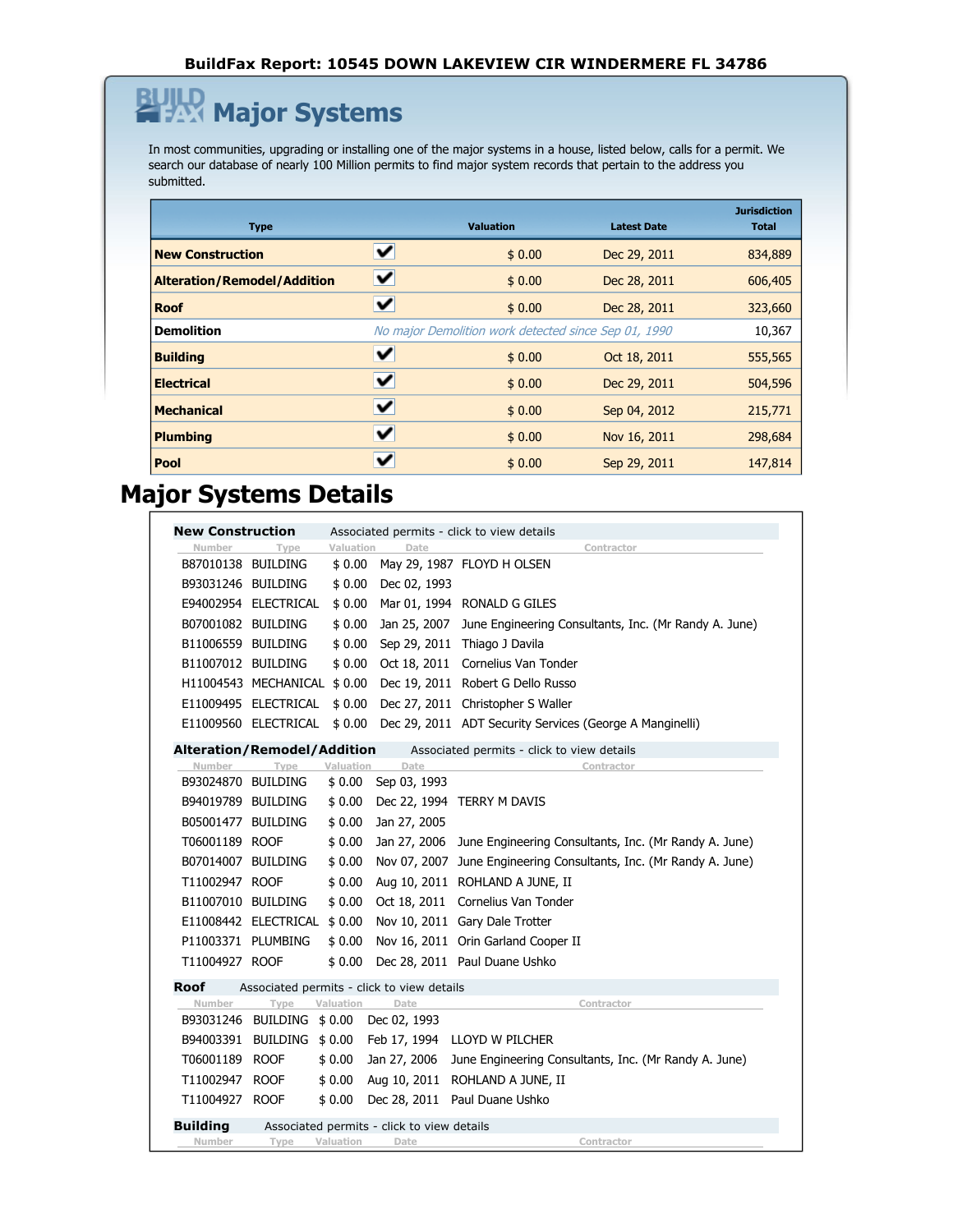| B87010138         | BUILDING \$0.00            |            |                                            | May 29, 1987 FLOYD H OLSEN |                                                       |
|-------------------|----------------------------|------------|--------------------------------------------|----------------------------|-------------------------------------------------------|
| B93024870         | BUILDING \$0.00            |            | Sep 03, 1993                               |                            |                                                       |
| B93031246         | BUILDING \$0.00            |            | Dec 02, 1993                               |                            |                                                       |
|                   | B94003391 BUILDING \$ 0.00 |            | Feb 17, 1994                               | LLOYD W PILCHER            |                                                       |
| B94019789         | BUILDING \$0.00            |            | Dec 22, 1994                               | TERRY M DAVIS              |                                                       |
| B95002370         | BUILDING \$0.00            |            | Feb 24, 1995                               |                            |                                                       |
| B05001477         | BUILDING \$0.00            |            | Jan 27, 2005                               |                            |                                                       |
| B07001082         | BUILDING \$0.00            |            | Jan 25, 2007                               |                            | June Engineering Consultants, Inc. (Mr Randy A. June) |
| B07014007         | BUILDING \$0.00            |            | Nov 07, 2007                               |                            | June Engineering Consultants, Inc. (Mr Randy A. June) |
| B11006559         | BUILDING \$0.00            |            | Sep 29, 2011                               | Thiago J Davila            |                                                       |
| B11007010         | BUILDING \$0.00            |            | Oct 18, 2011                               | Cornelius Van Tonder       |                                                       |
| B11007012         | BUILDING \$0.00            |            | Oct 18, 2011                               | Cornelius Van Tonder       |                                                       |
| <b>Electrical</b> |                            |            | Associated permits - click to view details |                            |                                                       |
| Number            | Type                       |            | Valuation<br>Date                          |                            | Contractor                                            |
| E94002954         | <b>ELECTRICAL</b>          |            | Mar 01, 1994<br>\$0.00                     | <b>RONALD G GILES</b>      |                                                       |
| E95002461         | <b>ELECTRICAL</b>          |            | \$0.00<br>Feb 24, 1995                     | RONALD G GILES             |                                                       |
| E07014965         | <b>ELECTRICAL</b>          |            | Nov 12, 2007<br>\$0.00                     | ARTHUR D MAY               |                                                       |
| E11008442         | <b>ELECTRICAL</b>          |            | \$0.00<br>Nov 10, 2011                     | Gary Dale Trotter          |                                                       |
| E11009495         | <b>ELECTRICAL</b>          |            | \$0.00<br>Dec 27, 2011                     | Christopher S Waller       |                                                       |
| E11009560         | <b>ELECTRICAL</b>          |            | \$0.00<br>Dec 29, 2011                     |                            | ADT Security Services (George A Manginelli)           |
| <b>Mechanical</b> |                            |            | Associated permits - click to view details |                            |                                                       |
| Number            |                            | Type       | Valuation                                  | Date                       | Contractor                                            |
| H11004543         |                            | MECHANICAL | \$0.00                                     | Dec 19, 2011               | Robert G Dello Russo                                  |
| H12003916         |                            | MECHANICAL | \$0.00                                     | Sep 04, 2012               | Robert G Dello Russo                                  |
| Plumbing          |                            |            | Associated permits - click to view details |                            |                                                       |
| Number            |                            | Type       | Valuation                                  | Date                       | Contractor                                            |
| P11003371         | PLUMBING                   |            | \$ 0.00                                    | Nov 16, 2011               | Orin Garland Cooper II                                |
| Pool              |                            |            | Associated permits - click to view details |                            |                                                       |
| Number            | Type                       | Valuation  | Date                                       |                            | Contractor                                            |
| B93031246         | BUILDING                   | \$ 0.00    | Dec 02, 1993                               |                            |                                                       |
| B94019789         | BUILDING \$0.00            |            | Dec 22, 1994                               | TERRY M DAVIS              |                                                       |
| B07001082         | BUILDING                   | \$0.00     | Jan 25, 2007                               |                            | June Engineering Consultants, Inc. (Mr Randy A. June) |
| B07014007         | BUILDING \$0.00            |            | Nov 07, 2007                               |                            | June Engineering Consultants, Inc. (Mr Randy A. June) |
| B11006559         | <b>BUILDING</b>            | \$0.00     | Sep 29, 2011                               | Thiago J Davila            |                                                       |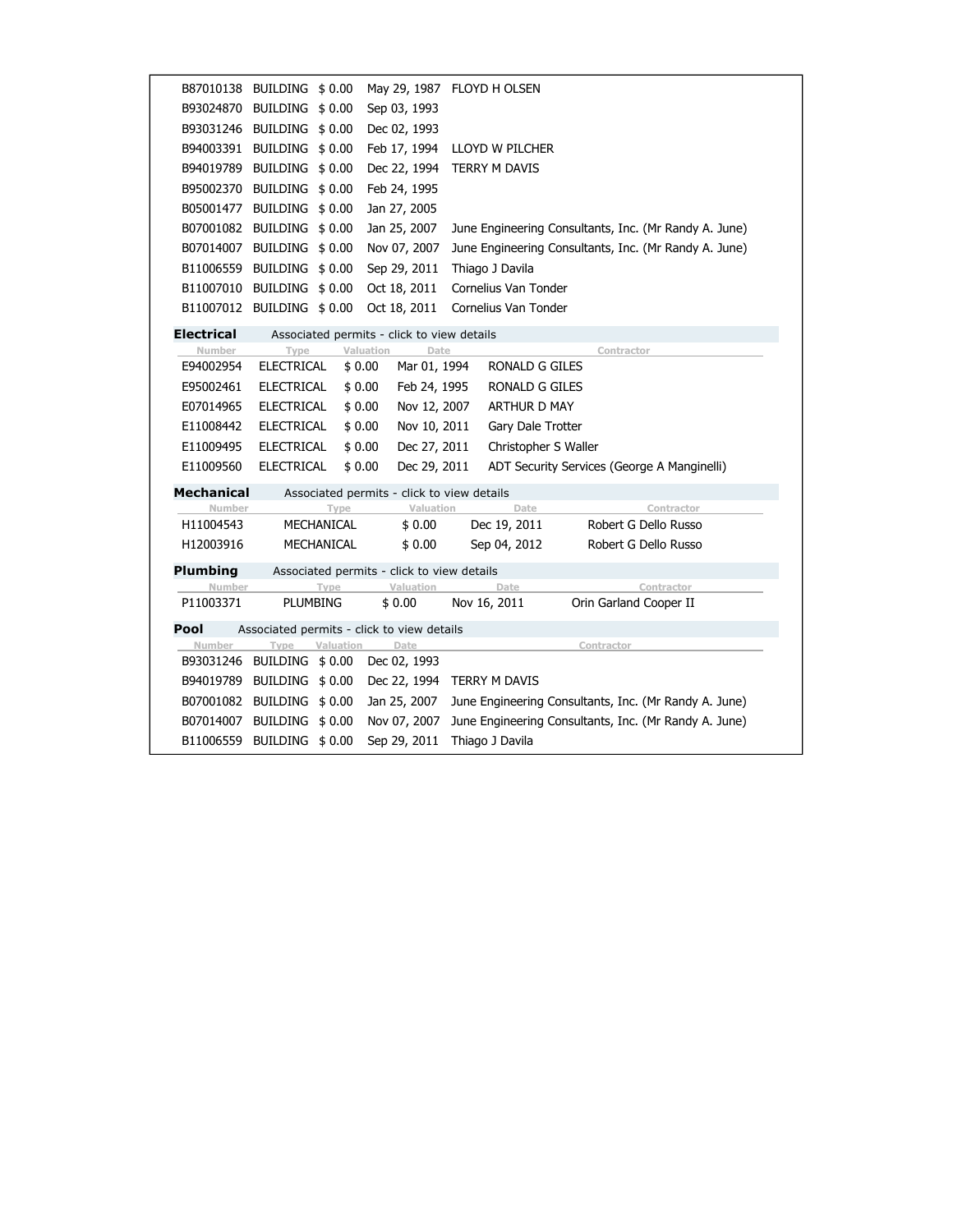#### β **Value**

Permit documentation often contains a record of the value associated with the permitted construction. We search the BuildFax database of over \$3 Trillion dollars of documented work to find records that pertain to the address you submitted.

### **Job Cost Details**

No valuation information was detected for work done on this property. Lack of valuation in permit data could be due to with the way this permitting authority records valuation information, or because any work done here did not require valuation information to be reported.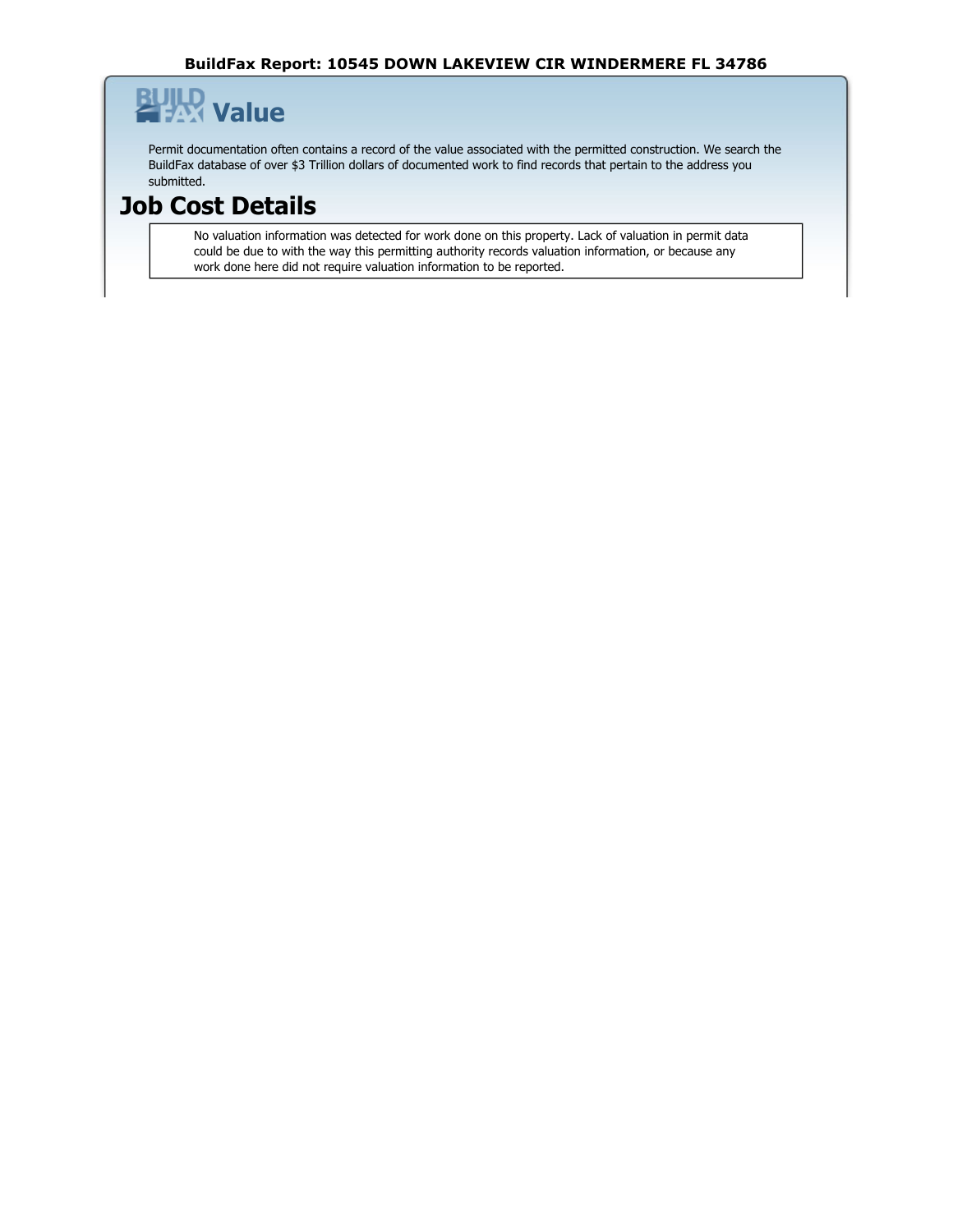### **Risk** β

BuildFax has developed a proprietary database of risk related permits that can indicate an INCREASE or DECREASE in the risk outlook for a property.

|                                               |                                                                                                                                                           |    | Triggered | National  |
|-----------------------------------------------|-----------------------------------------------------------------------------------------------------------------------------------------------------------|----|-----------|-----------|
| <b>BuildFax Check</b>                         | Description                                                                                                                                               | no | yes       | Frequency |
| <b>Change of Use</b>                          | Indication of whether work was done in connection with a change in use<br>of the structure.                                                               | ×  |           | 2/1000    |
| <b>Fire Alarm</b>                             | Indication that work has been done on a fire alarm system.                                                                                                | ×  |           | 7/1000    |
| <b>Fire Damage</b>                            | Indication of whether work was done in response to damage caused by<br>fire.                                                                              | ×  |           | 3/1000    |
| <b>Mobile Home</b>                            | Indication of whether work was done on a manufactured home, mobile<br>home, and/or temporary trailer.                                                     | ×  |           | 11/1000   |
| <b>Natural</b><br><b>Disaster</b><br>Damage   | Indication of whether work was done in response to damage caused by<br>nature.                                                                            | ×  |           | 2/1000    |
| <b>Pests/Rodents</b>                          | Indication of whether work was done in response to damage caused by<br>pests or rodents.                                                                  | ×  |           | 1/1000    |
|                                               | <b>Repair/Replace</b> Indication of whether work was done to improve the functionality of the<br>structure by repairing or replacing an existing feature. |    |           | 111 /1000 |
| <b>Security</b><br><b>Systems</b>             | Indication that work has been done involving a security system / burglar<br>alarm.                                                                        |    | ✓         | 4/1000    |
| Seismic<br><b>Damage</b><br><b>Prevention</b> | Indication of whether work was done that would impact a structure's<br>ability to withstand damage due to a seismic event.                                | ×  |           | 1/1000    |
| <b>Solar Power</b>                            | Indication of whether work was done that involved solar-powered heating<br>and/or electricity.                                                            | ×  |           | 4/1000    |
| <b>Sprinkler</b><br><b>Systems</b>            | Indication of whether work was done involved a sprinkler system;<br>excludes lawn sprinkler systems.                                                      | ×  |           | 13/1000   |
| Tank - No<br><b>Septic</b>                    | Indication of whether work was done involving a tank that is not a septic<br>tank.                                                                        | ×  |           | 5/1000    |
| <b>Water Damage</b>                           | Indication of whether work was done in response to damage caused by<br>water.                                                                             | ×  |           | 1/1000    |
| <b>Wind Damage</b>                            | Indication of whether work was done in response to damage caused by<br>wind.                                                                              | ×  |           | 1/1000    |
| <b>Wind Damage</b><br>Prevention              | Indication of whether work was done that would impact a structure's<br>ability to withstand damage due to a wind event.                                   | ×  |           | 5/1000    |
|                                               |                                                                                                                                                           |    |           |           |

### **Risk Details**

| <b>Check: Repair/Replace</b>                                                                                            |                                                                                                                                     |              |  |  |  |
|-------------------------------------------------------------------------------------------------------------------------|-------------------------------------------------------------------------------------------------------------------------------------|--------------|--|--|--|
|                                                                                                                         | Indication of whether work was done to improve the functionality of the structure by repairing or<br>replacing an existing feature. |              |  |  |  |
| Number                                                                                                                  | <b>Description</b>                                                                                                                  | Date         |  |  |  |
| T11002947                                                                                                               | RE-ROOF/REPL.EXP.T06001189 METAL 26 GAUG                                                                                            | Aug 10, 2011 |  |  |  |
| <b>Check: Security Systems</b>                                                                                          |                                                                                                                                     |              |  |  |  |
| Indication that work has been done involving a security system / burglar alarm.<br><b>Description</b><br>Number<br>Date |                                                                                                                                     |              |  |  |  |
| E11009560                                                                                                               | INSTALL LOW VOLT FOR SEC INSTALL LOW VOL                                                                                            | Dec 29, 2011 |  |  |  |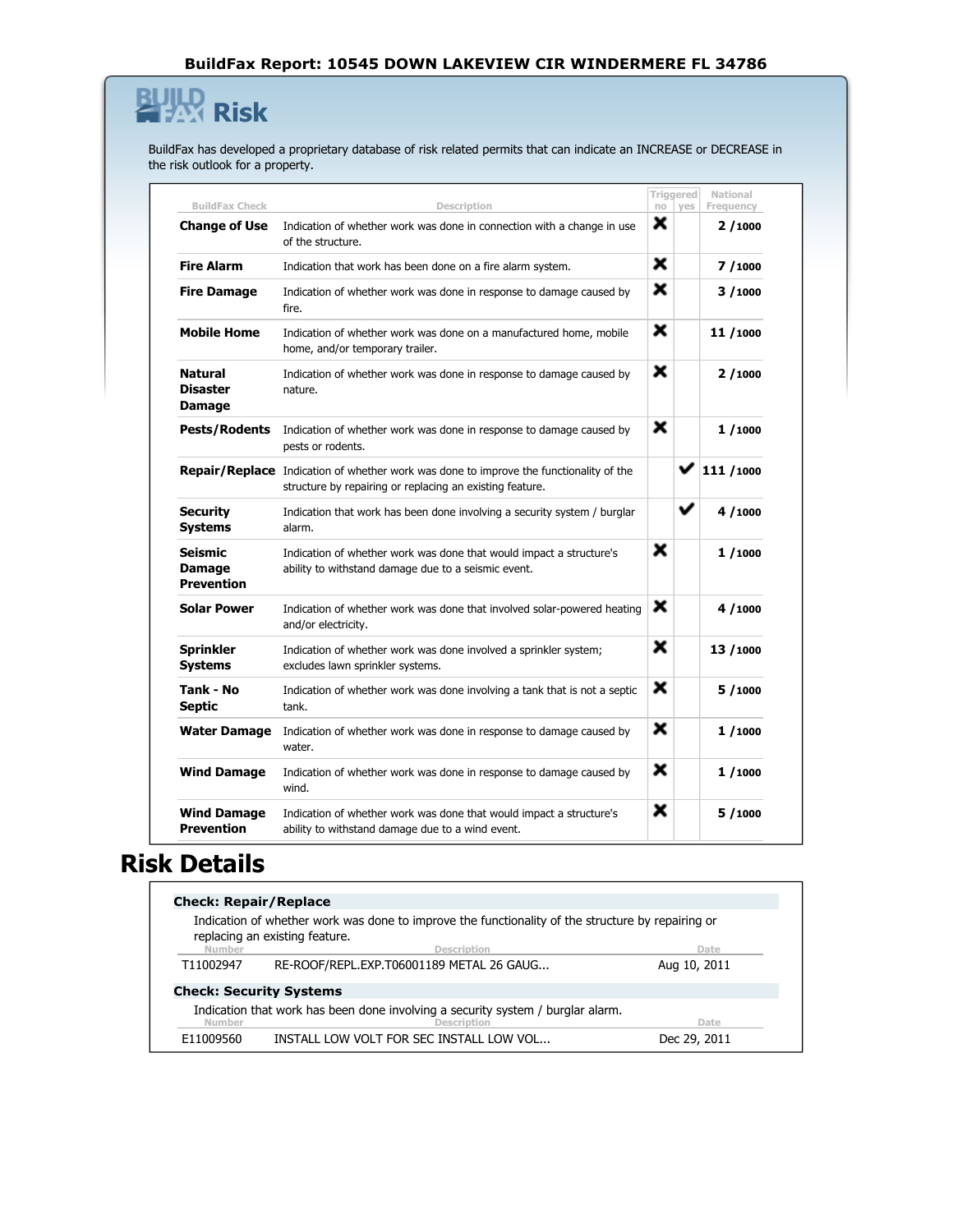#### **Contractors** β

Below are the unique contractors detected to have worked on this property. Note that contractor permit counts and dates are unique to the reporting jurisdiction.

| Contractor                                            | Permits | Oldest       | Latest       |
|-------------------------------------------------------|---------|--------------|--------------|
| Robert G Dello Russo                                  | 105351  | Jan 19, 1988 | Feb 22, 2016 |
| Rajul K Patel                                         | 16147   | Oct 20, 1994 | Sep 30, 2015 |
| Thiago J Davila                                       | 2898    | Apr 13, 2007 | Sep 28, 2015 |
| ADT Security Services (George A Manginelli)           | 2883    | Sep 17, 2008 | Sep 10, 2014 |
| Orin Garland Cooper II                                | 2448    | Sep 22, 1988 | Sep 30, 2015 |
| Gary Dale Trotter                                     | 1547    | Apr 21, 1999 | Sep 16, 2015 |
| TERRY M DAVIS (ORLANDO, FL)                           | 617     | Aug 08, 1989 | Apr 17, 1997 |
| LLOYD W PILCHER (WINTER PARK, FL)                     | 297     | Sep 20, 1990 | May 03, 1994 |
| Christopher S Waller                                  | 198     | Dec 28, 1992 | Jun 18, 2015 |
| <b>ARTHUR D MAY</b>                                   | 130     | Aug 11, 1999 | May 24, 2010 |
| RONALD G GILES (OCOEE, FL)                            | 115     | Mar 31, 1989 | Jan 20, 2006 |
| Paul Duane Ushko                                      | 48      | Jun 12, 1998 | Sep 22, 2015 |
| ORIN G COOPER                                         | 44      | Aug 02, 2011 | Jan 21, 2014 |
| Cornelius Van Tonder                                  | 32      | Apr 24, 2001 | Nov 26, 2014 |
| June Engineering Consultants, Inc. (Mr Randy A. June) | 16      | Aug 14, 1998 | May 06, 2008 |
| ROBERT DELLO RUSSO                                    | 11      | Jul 20, 2012 | Apr 30, 2013 |
| ROHLAND A JUNE, II (ORLANDO, FL)                      | 5       | Jul 25, 1988 | Aug 10, 2011 |
| <b>FLOYD H OLSEN</b>                                  | 2       | May 29, 1987 | Jun 22, 1987 |
|                                                       |         |              |              |

### **Contractor Details**

|                                      | <b>Contractor: Robert G Dello Russo</b>                        |
|--------------------------------------|----------------------------------------------------------------|
| Address:                             | 531 Codisco WAY Florida 32771                                  |
| Maximum date:<br>Minimum date:       | Feb 22, 2016                                                   |
| Permit count:                        | Jan 19, 1988<br>105351                                         |
|                                      |                                                                |
| <b>Contractor: Rajul K Patel</b>     |                                                                |
| Address:                             | 9671 S Orange Blossom TRL Orlando Florida 32837-8913           |
| Maximum date:                        | Sep 30, 2015                                                   |
| Minimum date:                        | Oct 20, 1994                                                   |
| Permit count:                        | 16147                                                          |
| <b>Contractor: Thiago J Davila</b>   |                                                                |
| Address:                             | 2211 W Washington ST Orlando Florida 32805                     |
| Maximum date:                        | Sep 28, 2015                                                   |
| Minimum date:                        | Apr 13, 2007                                                   |
| Permit count:                        | 2898                                                           |
|                                      | <b>Contractor: ADT Security Services (George A Manginelli)</b> |
| Address:                             | 6830 Shadowridge DR Suite 211 Orlando Florida 32812            |
| Maximum date:                        | Sep 10, 2014                                                   |
| Minimum date:                        | Sep 17, 2008                                                   |
| Permit count:                        | 2883                                                           |
|                                      | <b>Contractor: Orin Garland Cooper II</b>                      |
| Address:                             | 1125 S Atlanta AVE Orlando Florida 32806-1003                  |
| Maximum date:                        | Sep 30, 2015                                                   |
| Minimum date:                        | Sep 22, 1988                                                   |
| Permit count:                        | 2448                                                           |
| <b>Contractor: Gary Dale Trotter</b> |                                                                |
| Address:                             | 4340 Edgewater DR Orlando Florida 32804                        |
| Maximum date:                        | Sep 16, 2015                                                   |
| Minimum date:                        | Apr 21, 1999                                                   |
| Permit count:                        | 1547                                                           |
| <b>Contractor: TERRY M DAVIS</b>     |                                                                |
|                                      |                                                                |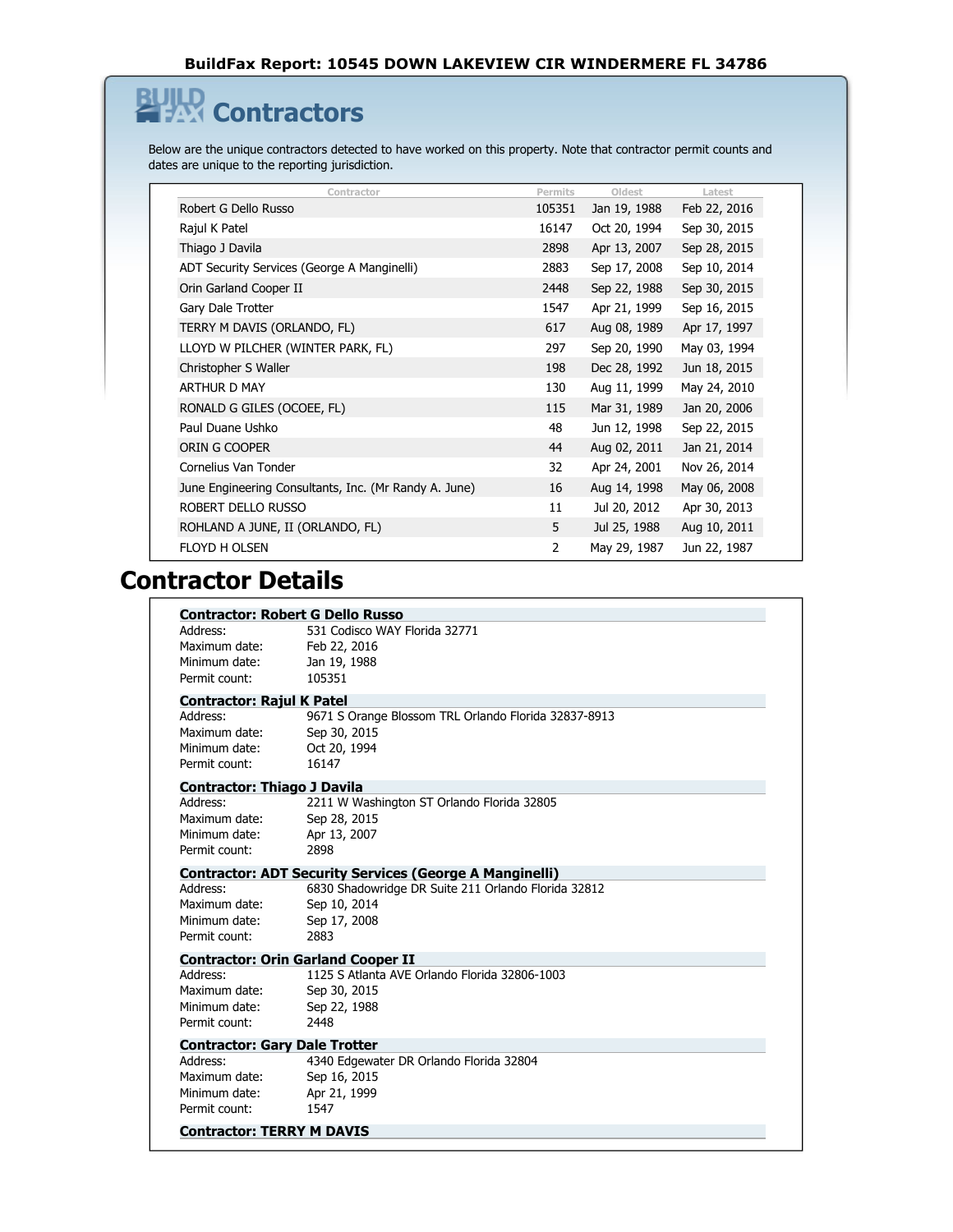| Address:<br>City:<br>State:<br>Zipcode:<br>Maximum date:<br>Minimum date:<br>Permit count: | 4881 DISTRIBUTION CT Florida 328224918, 4881 DISTRIBUTION CT<br>ORLANDO<br>FL.<br>328224918<br>Apr 17, 1997<br>Aug 08, 1989<br>617       |
|--------------------------------------------------------------------------------------------|------------------------------------------------------------------------------------------------------------------------------------------|
|                                                                                            |                                                                                                                                          |
| Address:<br>City:<br>State:<br>Zipcode:<br>Maximum date:<br>Minimum date:<br>Permit count: | <b>Contractor: LLOYD W PILCHER</b><br>2691 FAIRBANKS AV<br><b>WINTER PARK</b><br>FL.<br>327980000<br>May 03, 1994<br>Sep 20, 1990<br>297 |
|                                                                                            |                                                                                                                                          |
| Address:                                                                                   | <b>Contractor: Christopher S Waller</b><br>1557 Park Center DR Unit 1M Orlando Florida 32835                                             |
| Maximum date:<br>Minimum date:<br>Permit count:                                            | Jun 18, 2015<br>Dec 28, 1992<br>198                                                                                                      |
| <b>Contractor: ARTHUR D MAY</b>                                                            |                                                                                                                                          |
| Address:<br>Maximum date:                                                                  | 3419 TURNINGWIND LN Florida 347875324, 3419 TURNINGWIND LN, , WINTER<br>GARDEN, FL 347875324<br>May 24, 2010                             |
| Minimum date:<br>Permit count:                                                             | Aug 11, 1999<br>130                                                                                                                      |
| <b>Contractor: RONALD G GILES</b>                                                          |                                                                                                                                          |
| Address:                                                                                   | 10651 3RD AV Florida 347610000, 10651 3RD AV, , OCOEE, FL 347610000, 10651<br>3RD AV                                                     |
| City:<br>State:<br>Zipcode:<br>Maximum date:<br>Minimum date:<br>Permit count:             | <b>OCOEE</b><br>FL.<br>347610000<br>Jan 20, 2006<br>Mar 31, 1989<br>115                                                                  |
| <b>Contractor: Paul Duane Ushko</b>                                                        |                                                                                                                                          |
| Address:<br>Maximum date:<br>Minimum date:<br>Permit count:                                | 3561 Lakeshore DR Florida 32757<br>Sep 22, 2015<br>Jun 12, 1998<br>48                                                                    |
| <b>Contractor: ORIN G COOPER</b>                                                           |                                                                                                                                          |
| Maximum date:<br>Minimum date:<br>Permit count:                                            | Jan 21, 2014<br>Aug 02, 2011<br>44                                                                                                       |
|                                                                                            | <b>Contractor: Cornelius Van Tonder</b>                                                                                                  |
| Address:<br>Maximum date:<br>Minimum date:<br>Permit count:                                | 6903 Brescia WAY Orlando Florida 32819<br>Nov 26, 2014<br>Apr 24, 2001<br>32                                                             |
|                                                                                            | Contractor: June Engineering Consultants, Inc. (Mr Randy A. June)                                                                        |
| Address:<br>Maximum date:<br>Minimum date:<br>Permit count:                                | PO BOX 770609 WINTER GARDEN FL 34777<br>May 06, 2008<br>Aug 14, 1998<br>16                                                               |
|                                                                                            | <b>Contractor: ROBERT DELLO RUSSO</b>                                                                                                    |
| Maximum date:<br>Minimum date:<br>Permit count:                                            | Apr 30, 2013<br>Jul 20, 2012<br>11                                                                                                       |
|                                                                                            | <b>Contractor: ROHLAND A JUNE, II</b>                                                                                                    |
| Address:<br>City:<br>State:                                                                | , WINTER GARDEN, FL 347770000, 7244 JUNE BUG LN<br><b>ORLANDO</b><br>FL.                                                                 |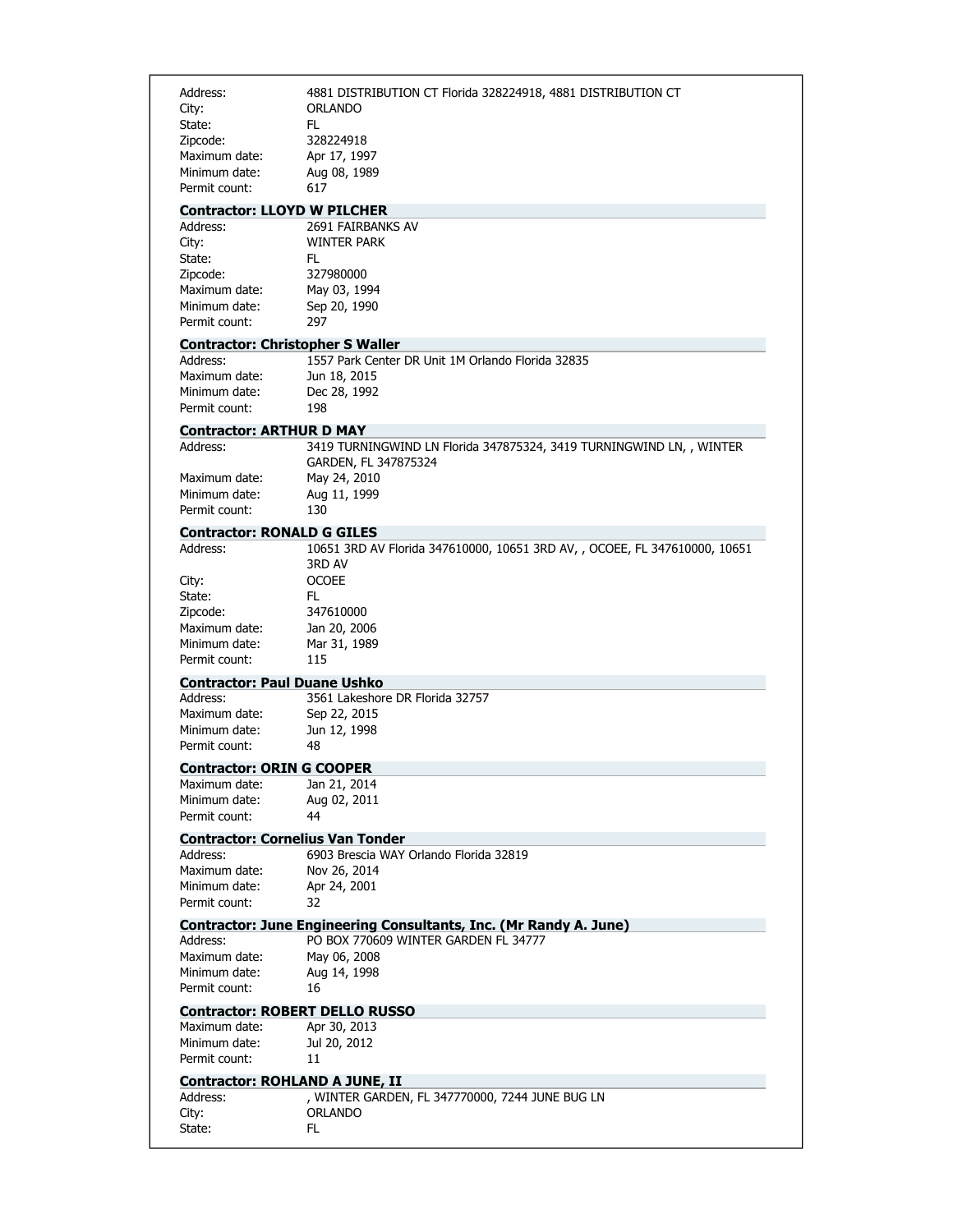| Zipcode:                         | 328180000    |  |
|----------------------------------|--------------|--|
| Maximum date:                    | Aug 10, 2011 |  |
| Minimum date:                    | Jul 25, 1988 |  |
| Permit count:                    |              |  |
| <b>Contractor: FLOYD H OLSEN</b> |              |  |
| Maximum date:                    | Jun 22, 1987 |  |
| Minimum date:                    | May 29, 1987 |  |
| Permit count:                    | っ            |  |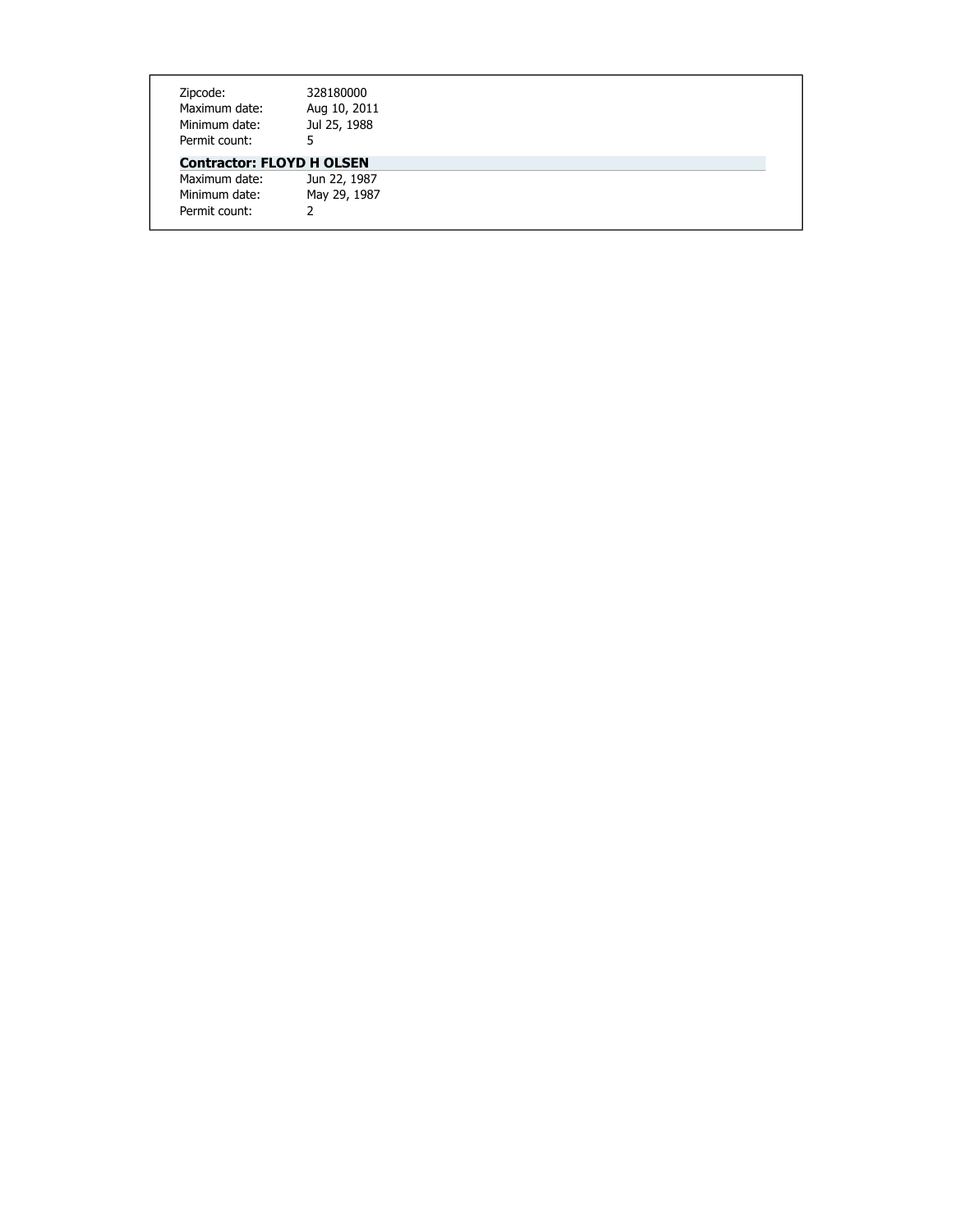### **Permits** 의

Below are the details on all permits found on this property.

### **2012**

|                    | Permit #: H12003916                                |  |  |                            |  |  |
|--------------------|----------------------------------------------------|--|--|----------------------------|--|--|
| Permit             | MECHANICAL                                         |  |  | Applied date: Sep 04, 2012 |  |  |
| Type:              |                                                    |  |  | Issued date: Sep 04, 2012  |  |  |
|                    | Description: HVAC CHANGOUT NO DUCT WORK FAXED OVER |  |  | Status date: Sep 04, 2012  |  |  |
|                    | <b>ESCROW ACCOUT</b>                               |  |  |                            |  |  |
| Proposed           | Residential                                        |  |  |                            |  |  |
| use:               |                                                    |  |  |                            |  |  |
|                    | Work class: Change Out                             |  |  |                            |  |  |
| Permit             | Mechanical Permit                                  |  |  |                            |  |  |
| class:             |                                                    |  |  |                            |  |  |
| Permit             | Complete                                           |  |  |                            |  |  |
| status:            |                                                    |  |  |                            |  |  |
| Job Cost:          | \$0.00                                             |  |  |                            |  |  |
| <b>Contractors</b> |                                                    |  |  |                            |  |  |
|                    | Robert G Dello Russo                               |  |  |                            |  |  |
|                    | ROBERT DELLO RUSSO                                 |  |  |                            |  |  |
|                    |                                                    |  |  |                            |  |  |

### **2011**

|                    | Permit #: E11009560                                                                  |                            |
|--------------------|--------------------------------------------------------------------------------------|----------------------------|
| Permit             | <b>ELECTRICAL</b>                                                                    | Applied date: Dec 29, 2011 |
| Type:              |                                                                                      | Issued date: Dec 29, 2011  |
|                    | Description: INSTALL LOW VOLT FOR SEC INSTALL LOW<br><b>VOLT FOR SECURITY SYSTEM</b> | Status date: Dec 29, 2011  |
| Proposed<br>use:   | Residential                                                                          |                            |
|                    | Work class: Low Voltage - New                                                        |                            |
| Permit             | <b>Electrical Permit</b>                                                             |                            |
| class:             |                                                                                      |                            |
| Permit             | Closed                                                                               |                            |
| status:            |                                                                                      |                            |
| Job Cost:          | \$0.00                                                                               |                            |
| <b>Contractors</b> |                                                                                      |                            |
|                    | ADT Security Services (George A Manginelli)                                          |                            |
|                    | Permit #: T11004927                                                                  |                            |
| Permit             | <b>ROOF</b>                                                                          | Applied date: Dec 28, 2011 |
| Type:              |                                                                                      | Issued date: Dec 28, 2011  |
|                    | Description: NEW ROOF-B11007010/ADDITIO NEW ROOF-<br>B11007010 METAL (ADDITION ONLY) | Status date: Dec 28, 2011  |
| Permit             | Roof Permit                                                                          |                            |
| class:             |                                                                                      |                            |
| Permit             | Closed                                                                               |                            |
| status:            |                                                                                      |                            |

Job Cost: \$ 0.00

**Contractors**

Paul Duane Ushko

| Permit #: E11009495       |                                                    |                            |  |
|---------------------------|----------------------------------------------------|----------------------------|--|
| Permit Type: ELECTRICAL   |                                                    | Applied date: Dec 27, 2011 |  |
|                           | Description: LOW VOLTAGE LV-TV'S, PHONES, SPEAKERS | Issued date: Dec 27, 2011  |  |
| Proposed use: Residential |                                                    | Status date: Dec 27, 2011  |  |
|                           | Work class: Low Voltage - New                      |                            |  |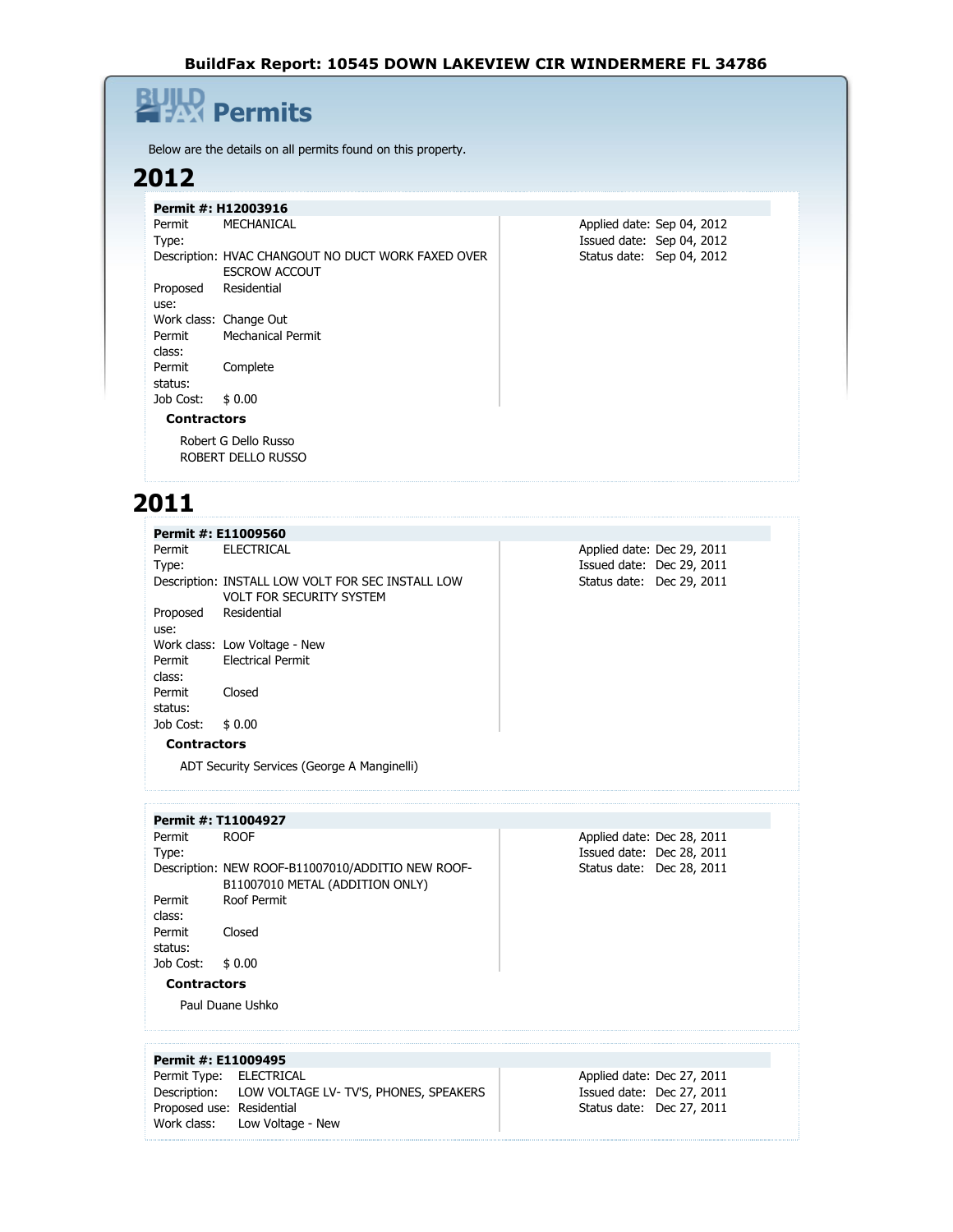Permit class: Electrical Permit Permit status: Closed Job Cost: \$ 0.00

#### **Contractors**

Christopher S Waller

**Permit #: H11004543**

Permit Type: MECHANICAL Description: SPLIT SYSTEM HEAT-PUMP/H/E REMODEL WITH EQUIPMENT & DUCT Proposed use: Residential Work class: New Construction Permit class: Mechanical Permit Permit status: Closed Job Cost: \$ 0.00

Applied date: Dec 19, 2011 Issued date: Dec 19, 2011 Status date: Dec 19, 2011

#### **Contractors**

Robert G Dello Russo

#### **Permit #: F11001887** Permit Type: **FENCE** Description: NEW FENCE 93' OF 4' HIGH ALUMINUM FENCE Permit class: Fence/Wall Permit Permit Closed

Applied date: Nov 18, 2011 Issued date: Nov 18, 2011 Status date: Nov 18, 2011

Job Cost: \$ 0.00 **Contractors**

status:

Rajul K Patel

#### **Permit #: P11003371**

Permit Type: PLUMBING Description: SFR/ADDITION Proposed use: Residential Work class: Addition Permit class: Plumbing Permit Permit status: Closed Job Cost: \$ 0.00

Applied date: Nov 16, 2011 Issued date: Nov 16, 2011 Status date: Nov 16, 2011

#### **Contractors**

Orin Garland Cooper II ORIN G COOPER

|                        | Permit #: E11008442                                 |                            |
|------------------------|-----------------------------------------------------|----------------------------|
|                        | Permit ELECTRICAL                                   | Applied date: Nov 10, 2011 |
| Type:                  |                                                     | Issued date: Nov 10, 2011  |
|                        | Description: SFR/ADDITION ADD 1-100/1/240 SUB PANEL | Status date: Nov 10, 2011  |
|                        | FOR ADDITION SWAP, WIRING 5TON UNIT                 |                            |
| Proposed               | Residential                                         |                            |
| use:                   |                                                     |                            |
| Work class: Alteration |                                                     |                            |
| Permit                 | <b>Electrical Permit</b>                            |                            |
| class:                 |                                                     |                            |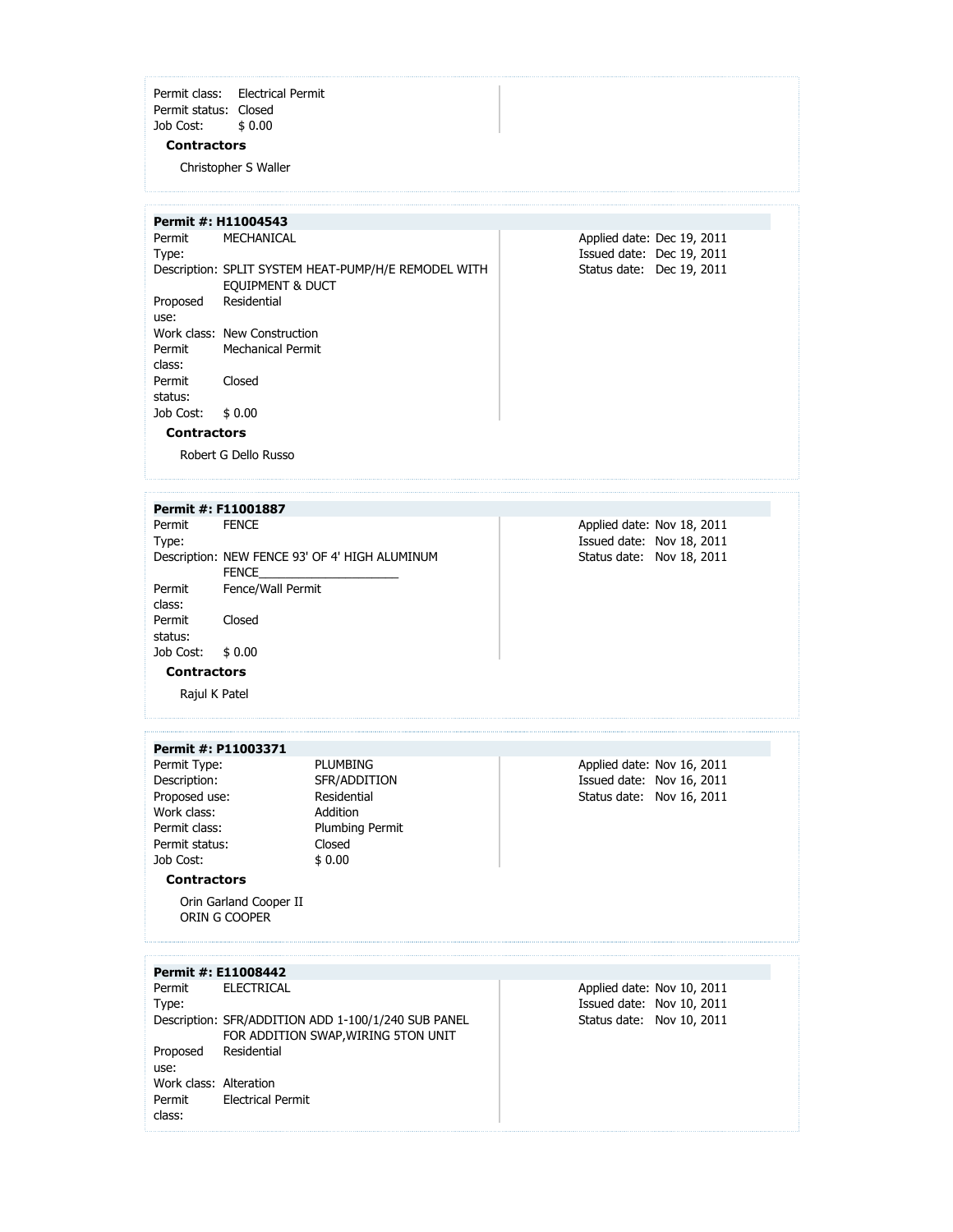Permit status: Issued Job Cost: \$ 0.00

#### **Contractors**

Gary Dale Trotter

|                      | Permit #: B11007010                                                                                                                                                                                  |  |                                                         |  |
|----------------------|------------------------------------------------------------------------------------------------------------------------------------------------------------------------------------------------------|--|---------------------------------------------------------|--|
| Permit<br>Type:      | <b>BUILDING</b>                                                                                                                                                                                      |  | Applied date: Oct 18, 2011<br>Issued date: Oct 18, 2011 |  |
|                      | Description: ADDITION TO SFR LOT 14 MAKE A 1240SQ FT 2<br>STORY ADDITION TO SFR PER ENG PLANS.USE<br>AS HOME OFFICE, EXERCISE, 1/2 BATH ON REAR<br>SIDE OF SER PER ZONING, LOT 14 PERMIT<br>$1-OF-2$ |  | Status date: Oct 18, 2011                               |  |
| Proposed             | 1 Single Family                                                                                                                                                                                      |  |                                                         |  |
| use:                 |                                                                                                                                                                                                      |  |                                                         |  |
| Work class: Addition |                                                                                                                                                                                                      |  |                                                         |  |
| Permit<br>class:     | <b>Residential Permit</b>                                                                                                                                                                            |  |                                                         |  |
| Permit<br>status:    | Issued                                                                                                                                                                                               |  |                                                         |  |
| Job Cost:            | \$0.00                                                                                                                                                                                               |  |                                                         |  |
| <b>Contractors</b>   |                                                                                                                                                                                                      |  |                                                         |  |
|                      | Cornelius Van Tonder                                                                                                                                                                                 |  |                                                         |  |

|           | Permit #: B11007012                               |  |                            |  |  |
|-----------|---------------------------------------------------|--|----------------------------|--|--|
| Permit    | <b>BUILDING</b>                                   |  | Applied date: Oct 18, 2011 |  |  |
| Type:     |                                                   |  | Issued date: Oct 18, 2011  |  |  |
|           | Description: ENTRY WALL PERMIT 2-OF-2 CONSTRUCT A |  | Status date: Oct 18, 2011  |  |  |
|           | FRONT FNTRY WALL WITH GATES PER FNG.              |  |                            |  |  |
|           | PLANS AND ZONING APPROVAL. LOT 14 PERMIT          |  |                            |  |  |
|           | $2-OF-2$                                          |  |                            |  |  |
|           | Work class: New Construction                      |  |                            |  |  |
| Permit    | <b>Residential Permit</b>                         |  |                            |  |  |
| class:    |                                                   |  |                            |  |  |
| Permit    | Issued                                            |  |                            |  |  |
| status:   |                                                   |  |                            |  |  |
| Job Cost: | \$0.00                                            |  |                            |  |  |
|           | <b>Contractors</b>                                |  |                            |  |  |

Cornelius Van Tonder

**Permit #: F11001578**

| Permit #: B11006559 |                                                    |                            |
|---------------------|----------------------------------------------------|----------------------------|
| Permit              | <b>BUILDING</b>                                    | Applied date: Sep 29, 2011 |
| Type:               |                                                    | Issued date: Sep 29, 2011  |
|                     | Description: ALUMINUM POOL ENCLOSURE ERECT 46'X48' | Status date: Sep 29, 2011  |
|                     | POOL ENCLOSURE IN REAR OF SFR                      |                            |
| Proposed            | 26 Non-census                                      |                            |
| use:                |                                                    |                            |
|                     | Work class: New Construction                       |                            |
| Permit              | Residential Permit                                 |                            |
| class:              |                                                    |                            |
| Permit              | Issued                                             |                            |
| status:             |                                                    |                            |
| Job Cost:           | \$0.00                                             |                            |
| <b>Contractors</b>  |                                                    |                            |
|                     | Thiago J Davila                                    |                            |
|                     |                                                    |                            |
|                     |                                                    |                            |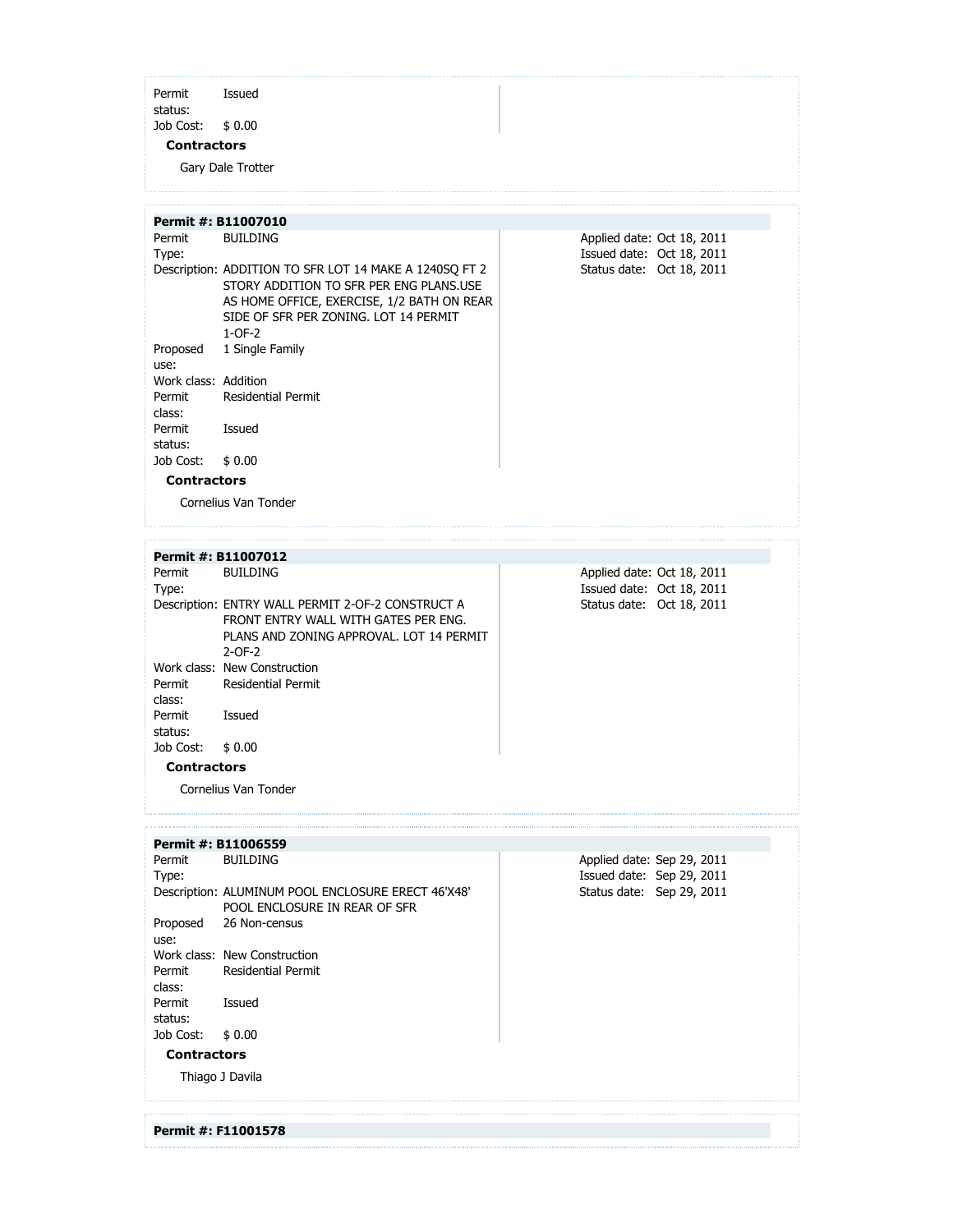| Permit<br>Type:    | <b>FENCE</b>                                                                                        | Applied date: Sep 16, 2011<br>Issued date: Sep 16, 2011 |
|--------------------|-----------------------------------------------------------------------------------------------------|---------------------------------------------------------|
|                    | Description: FENCE INSTALL 382 LF OF 4' HIGH ALUMINUM<br>FENCE AND 154 L F OF 5' HIGH WITH 2 GATES. | Status date: Sep 16, 2011                               |
| Permit             | Fence/Wall Permit                                                                                   |                                                         |
| class:             |                                                                                                     |                                                         |
| Permit<br>status:  | Closed                                                                                              |                                                         |
| Job Cost:          | \$0.00                                                                                              |                                                         |
| <b>Contractors</b> |                                                                                                     |                                                         |
| Rajul K Patel      |                                                                                                     |                                                         |

|                    | Permit #: T11002947                              |                            |  |  |
|--------------------|--------------------------------------------------|----------------------------|--|--|
| Permit             | <b>ROOF</b>                                      | Applied date: Aug 10, 2011 |  |  |
| Type:              |                                                  | Issued date: Aug 10, 2011  |  |  |
|                    | Description: RE-ROOF/REPL.EXP.T06001189 METAL 26 | Status date: Aug 10, 2011  |  |  |
|                    | GAUGE 5V CRIMP REPLACE EXPIRED T06001189/        |                            |  |  |
|                    | <b>RE-ROOF METAL</b>                             |                            |  |  |
| Permit             | Roof Permit                                      |                            |  |  |
| class:             |                                                  |                            |  |  |
| Permit             | Closed                                           |                            |  |  |
| status:            |                                                  |                            |  |  |
| Job Cost:          | \$0.00                                           |                            |  |  |
| <b>Contractors</b> |                                                  |                            |  |  |

ROHLAND A JUNE, II,ORLANDO, FL

### **2007**

**Permit #: E07014965**

Permit Type: ELECTRICAL<br>Description: WIRING FOR Proposed use: Permit class: Electrical Permit Permit status: Issued Job Cost: \$ 0.00

WIRING FOR BOAT DOCK<br>Residential

Applied date: Nov 12, 2007 Issued date: Nov 12, 2007 Status date: Nov 12, 2007

Applied date: Nov 07, 2007 Issued date: Nov 07, 2007 Status date: Nov 07, 2007

**Contractors** ARTHUR D MAY

#### **Permit #: B07014007**

Permit Type: BUILDING Description: ADD TO BOAT DOCK DOCK ADDITION 883SF FOR FINAL ONLY Proposed use: 10 Outdoor Pool/Boat Dock Work class: Replacement Permit class: Residential Permit Permit status: Issued Job Cost: \$ 0.00

**Contractors**

June Engineering Consultants, Inc. (Mr Randy A. June)

| Permit #: B07001082   |                                                   |                            |  |
|-----------------------|---------------------------------------------------|----------------------------|--|
| Permit Type: BUILDING |                                                   | Applied date: Jan 25, 2007 |  |
|                       | Description: ADD TO BOAT DOCK DOCK ADDITION 883SF | Issued date: Jan 25, 2007  |  |
|                       | Proposed use: 10 Outdoor Pool/Boat Dock           | Status date: Jan 25, 2007  |  |
|                       |                                                   |                            |  |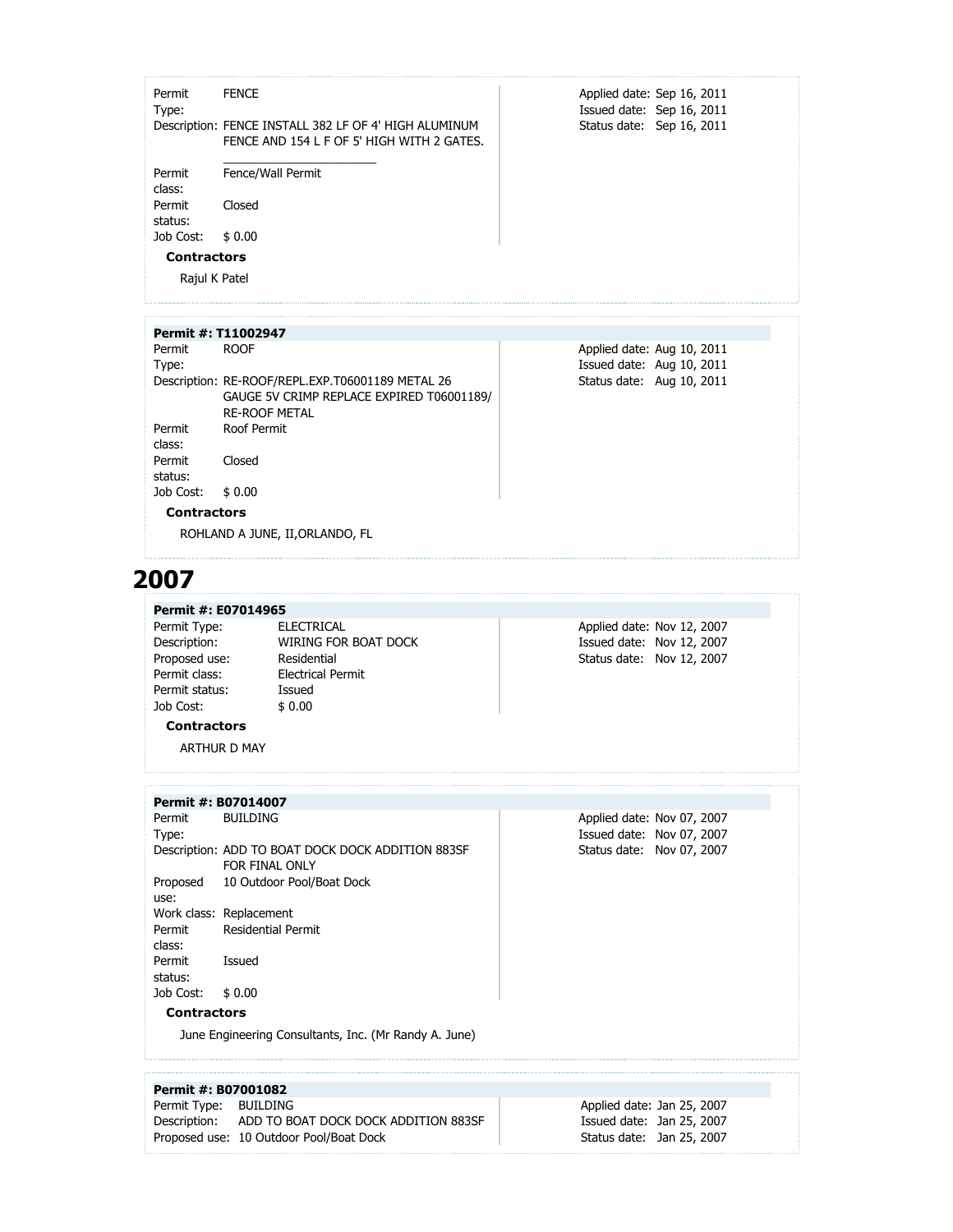Work class: New Construction Permit class: Residential Permit Permit status: Expired Job Cost: \$ 0.00

#### **Contractors**

June Engineering Consultants, Inc. (Mr Randy A. June)

### **2006**

|  | Permit #: T06001189 |
|--|---------------------|
|  |                     |

Permit Type: ROOF Description: RE ROOF METAL 26 GAUGE 5V CRIMP Permit class: Roof Permit Permit status: Expired Job Cost: \$ 0.00

#### **Contractors**

June Engineering Consultants, Inc. (Mr Randy A. June)

#### **2005**

| Permit #: B05001477 |                 |                           |
|---------------------|-----------------|---------------------------|
| Permit Type:        | <b>BUILDING</b> | Issued date: Jan 27, 2005 |
| Work class:         | Alteration      | Status date: Jan 27, 2005 |
| Permit status:      | Void            |                           |
| Job Cost:           | \$0.00          |                           |

Applied date: Jan 27, 2006 Issued date: Jan 27, 2006 Status date: Jan 27, 2006

#### **1995**

|                    | Permit #: E95002461                                                           |                            |  |
|--------------------|-------------------------------------------------------------------------------|----------------------------|--|
| Permit             | <b>ELECTRICAL</b>                                                             | Applied date: Feb 24, 1995 |  |
| Type:              |                                                                               | Issued date: Feb 24, 1995  |  |
|                    | Description: REPLACE EXPIRED E94002954 LAST INSP RGH IN<br>PASSED 3/18/94 JER | Status date: Feb 24, 1995  |  |
| Proposed<br>use:   | Residential                                                                   |                            |  |
| Permit<br>class:   | Electrical Permit                                                             |                            |  |
| Permit<br>status:  | Closed                                                                        |                            |  |
| Job Cost:          | \$0.00                                                                        |                            |  |
| <b>Contractors</b> |                                                                               |                            |  |
|                    | RONALD G GILES, OCOEE, FL                                                     |                            |  |

|                   | Permit #: B95002370                                                                                                                                            |                                                         |
|-------------------|----------------------------------------------------------------------------------------------------------------------------------------------------------------|---------------------------------------------------------|
| Permit<br>Type:   | <b>BUILDING</b>                                                                                                                                                | Applied date: Feb 24, 1995<br>Issued date: Feb 24, 1995 |
|                   | Description: REPLACE EXPIRED PERMIT REPLACE EXPIRED<br>PERMIT B93031246 FOR FINAL INSP ONLY FEE<br>BASED ON 1 REMAINING INSP \$6000.00 LOT 14<br><b>CABANA</b> | Status date: Feb 24, 1995                               |
| Proposed<br>use:  | 1 Single Family                                                                                                                                                |                                                         |
|                   | Work class: Replacement                                                                                                                                        |                                                         |
| Permit<br>class:  | <b>Residential Permit</b>                                                                                                                                      |                                                         |
| Permit<br>status: | Issued                                                                                                                                                         |                                                         |
| Job Cost:         | \$0.00                                                                                                                                                         |                                                         |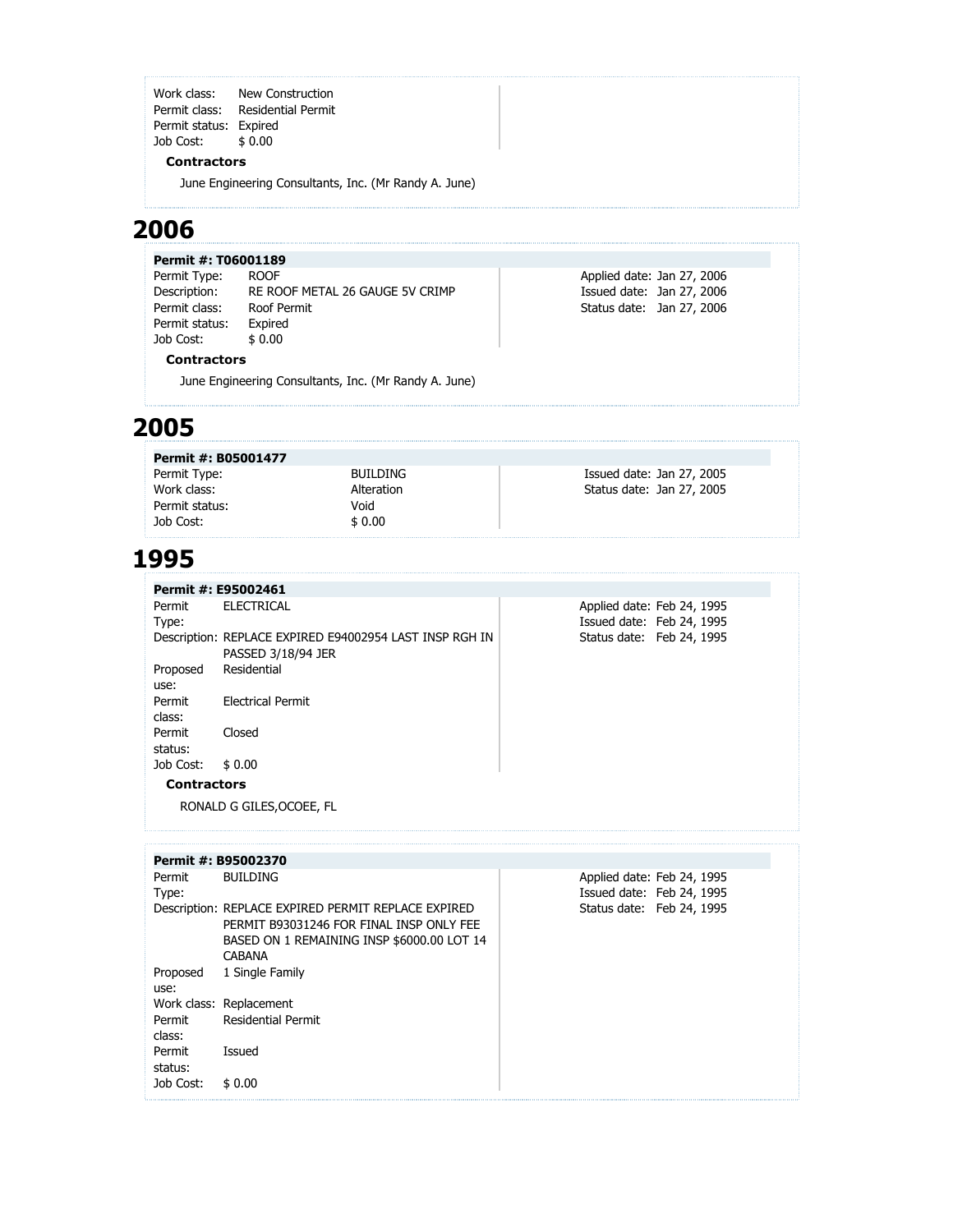### **1994**

|                      | Permit #: B94019789                                     |                            |
|----------------------|---------------------------------------------------------|----------------------------|
| Permit               | <b>BUILDING</b>                                         | Applied date: Dec 22, 1994 |
| Type:                |                                                         | Issued date: Dec 22, 1994  |
|                      | Description: SCREEN POOL ENCL. MAKE A 50FT X 50FT ALUM. | Status date: Dec 22, 1994  |
|                      | SCREEN POOL ENCL. OVER SWIMMING POOL IN                 |                            |
|                      | REAR OF SFR. LOT 14                                     |                            |
| Proposed             | 26 Non-census                                           |                            |
| use:                 |                                                         |                            |
| Work class: Addition |                                                         |                            |
| Permit               | <b>Residential Permit</b>                               |                            |
| class:               |                                                         |                            |
| Permit               | Expired                                                 |                            |
| status:              |                                                         |                            |
| Job Cost:            | \$0.00                                                  |                            |
| <b>Contractors</b>   |                                                         |                            |

TERRY M DAVIS,ORLANDO, FL

#### **Permit #: E94002954**

Permit Type: ELECTRICAL Proposed use:<br>Work class: Permit status: Expired<br>Job Cost:  $$0.00$ Job Cost:

Description: AMP SERV CHNG<br>Proposed use: Residential<br>Work class: New Construction Work class:<br>
Permit class:<br>
Permit class:<br>
Electrical Permit **Electrical Permit** 

Applied date: Mar 01, 1994 Issued date: Mar 01, 1994 Status date: Mar 01, 1994

#### **Contractors**

RONALD G GILES,OCOEE, FL

#### **Permit #: B94003391**

Permit Type: BUILDING Description: NEW ROOF FOR B93031246 NEW ROOF TO ADDITION TO HOUSE Proposed 1 Single Family use: Work class: New Roof Permit Roof Permit class: Permit status: Expired Job Cost: \$ 0.00

Applied date: Feb 17, 1994 Issued date: Feb 17, 1994 Status date: Feb 17, 1994

#### **Contractors**

LLOYD W PILCHER,WINTER PARK, FL

### **1993**

|          | Permit #: B93031246                                   |                            |  |
|----------|-------------------------------------------------------|----------------------------|--|
| Permit   | <b>BUILDING</b>                                       | Applied date: Dec 02, 1993 |  |
| Type:    |                                                       | Issued date: Dec 02, 1993  |  |
|          | Description: ACCESSORY STRUCTURE LOT 14 MAKE A 24FT X | Status date: Dec 02, 1993  |  |
|          | 24FT C/B AND W/F ACCESSORY STRUCTURE TO               |                            |  |
|          | USE AS A CABANA WITH BASEMENT IN REAR OF              |                            |  |
|          | POOL IN REAR OF SFR. ROOF CONTRACTOR                  |                            |  |
|          | REO.                                                  |                            |  |
| Proposed | 10 Outdoor Pool/Boat Dock                             |                            |  |
| use:     |                                                       |                            |  |
|          | Work class: New Construction                          |                            |  |
| Permit   | Residential Permit                                    |                            |  |
| class:   |                                                       |                            |  |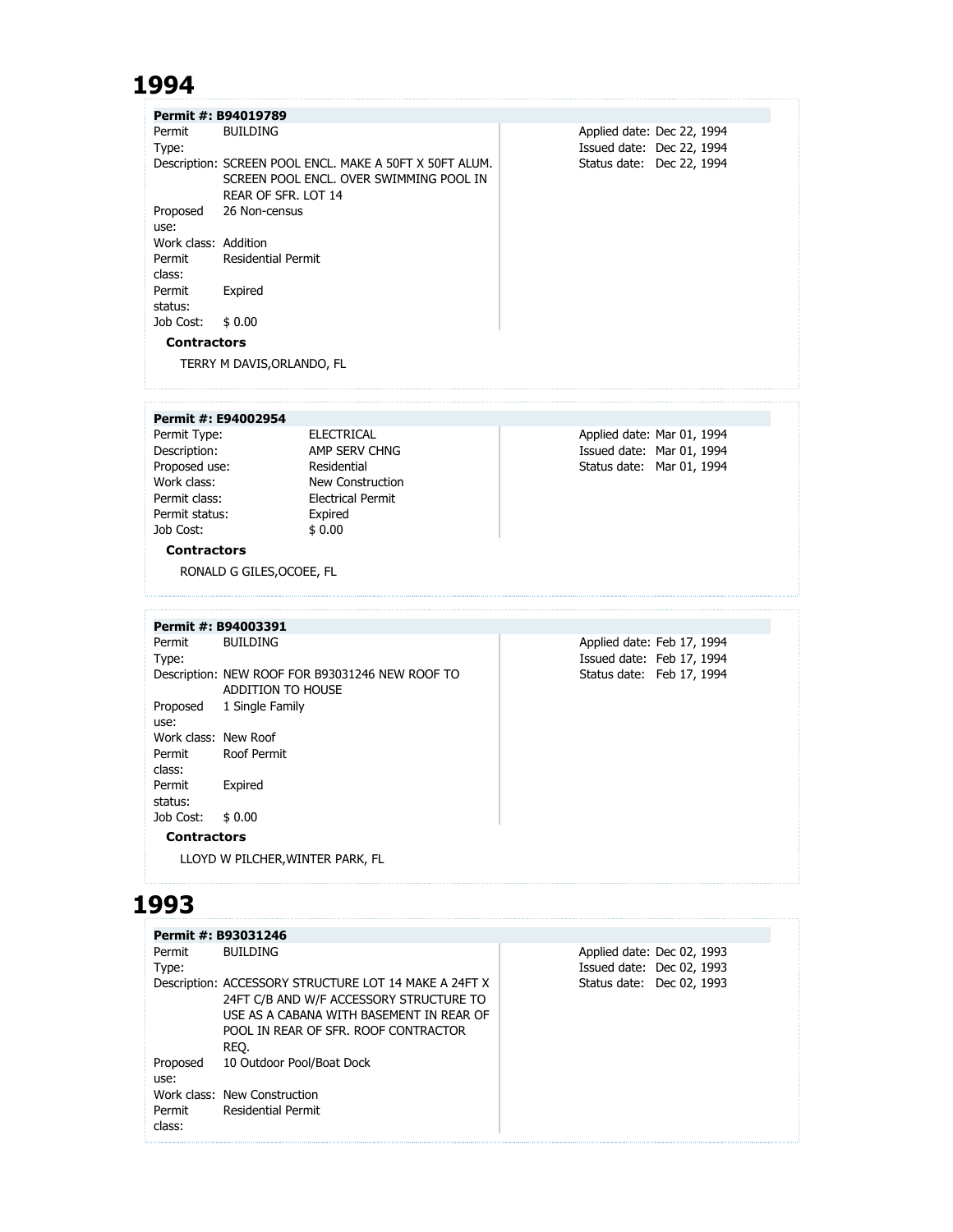| status:   |                                                     |  |                            |  |
|-----------|-----------------------------------------------------|--|----------------------------|--|
| Job Cost: | \$0.00                                              |  |                            |  |
|           |                                                     |  |                            |  |
|           | Permit #: B93024870                                 |  |                            |  |
| Permit    | <b>BUILDING</b>                                     |  | Applied date: Sep 03, 1993 |  |
| Type:     |                                                     |  | Issued date: Sep 03, 1993  |  |
|           | Description: POUR DRIVE, PARKING DECK LOT 14 POUR A |  | Status date: Sep 03, 1993  |  |
|           | 15'X110' DRIVEWAY ON SIDE OF EXSIST. SFR            |  |                            |  |
|           | AND ADD A 25'X55' PARKING DECK AT REAR OF           |  |                            |  |
|           | SFR                                                 |  |                            |  |

| use:                 |                           |
|----------------------|---------------------------|
| Work class: Addition |                           |
| Permit               | <b>Residential Permit</b> |
| class:               |                           |
| Permit               | Complete                  |
| status:              |                           |
| Job Cost: \$ 0.00    |                           |
|                      |                           |

### **1987**

Proposed 26 Non-census

| Permit #: B87010138 |                                    |                            |  |  |  |  |  |
|---------------------|------------------------------------|----------------------------|--|--|--|--|--|
| Permit Type:        | <b>BUILDING</b>                    | Applied date: May 29, 1987 |  |  |  |  |  |
| Description:        | W/F & C/B SFR LOT 14 THE LAKES SUB | Issued date: May 29, 1987  |  |  |  |  |  |
| Proposed use:       | 1 Single Family                    | Status date: May 29, 1987  |  |  |  |  |  |
| Work class:         | New Construction                   |                            |  |  |  |  |  |
| Permit class:       | <b>Residential Permit</b>          |                            |  |  |  |  |  |
| Permit status:      | Complete                           |                            |  |  |  |  |  |
| Job Cost:           | \$0.00                             |                            |  |  |  |  |  |
| <b>Contractors</b>  |                                    |                            |  |  |  |  |  |
| FLOYD H OLSEN,      |                                    |                            |  |  |  |  |  |
|                     |                                    |                            |  |  |  |  |  |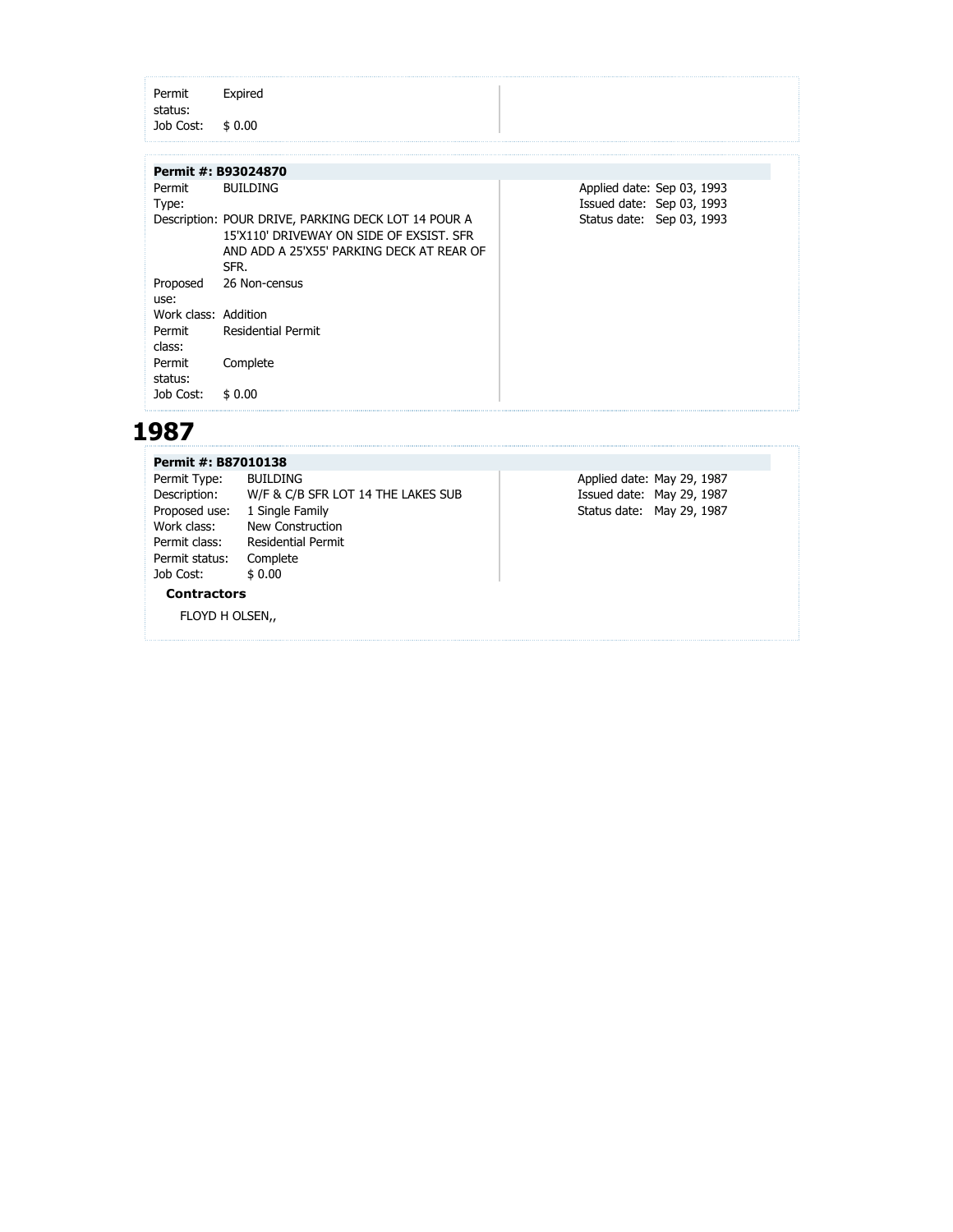## **Report Help**

#### **Ten steps to understanding your BuildFax Structure PROFILE**

- 1. **Verify the Address:** Verify that the address printed above is correct, and if a map appears above the address, whether the map depicts the location of the address. This Structure PROFILE report is specifically for the address listed above.
- 2. **Understand Coverage:** BuildFax collects data from building departments through the United States and searches for your address, city, state, and zip within the data BuildFax collects. BuildFax considers the above address to be in coverage because either BuildFax has data from the specific municipality that the address is in, or BuildFax has data for the city, state, and zip code that the address is in and there is no separate city building department (meaning that the above address is permitted by either a county or a neighboring city). BuildFax provides a Structure PROFILE report for every address within coverage, regardless of whether BuildFax has individual building permits on the address, because knowing the age of major systems, lack of value increases, and absence of risk factors over time is critically valuable information on the address.
- 3. **Note the Date Ranges:** The "summary" tab lists two date ranges one for the building department ("jurisdiction") and one for the above address. The jurisdiction range covers the dates for which the full BuildFax database has data. This means that any permitted work within that date range on the above address will be listed in this Structure PROFILE. The address range covers the dates for which this Structure PROFILE has permits on the above address.
- 4. **Know the Jurisdiction(s):** The jurisdiction (also known as the building department, community development department, and/or permitting authority) listed on the "summary" tab is the source for the data within the Structure PROFILE. In the case where multiple jurisdictions have permits on the above address, you will see multiple jurisdictions as choices on tabs directly below the address above. BuildFax provides contact information for jurisdictions (including web sites where available) so that you can contact jurisdictions directly for further information.
- 5. **Examine Major Systems:** BuildFax organizes its knowledge of the jurisdiction's data and the specific address's data into several different views, one of which is an analysis of "major systems". BuildFax has identified a number of "major systems" for which (1) permits are overwhelmingly required, (2) jurisdictions store consistent information about the permits, and (3) if work is not permitted through the jurisdiction, it is a cause for concern. BuildFax is not perfect at its "major systems" analysis, but in recently-conducted controlled tests, the BuildFax analysis was correct more than 95% of the time. Because of the possibility of miscategorization or error, BuildFax encourages customers to contact the dedicated professionals at the relevant jurisdiction if something seems incorrect.
- 6. **Break Down Value Changes:** Another view that BuildFax provides into permit data is an analysis by permit valuation. Permit valuation is usually not the amount of money spent by the owner of the structure for the improvement or repair; rather, permit valuation is usually an estimate of construction cost, and, because it is usually used to estimate permit fees, the permit valuation is often lower than a market value estimate of the construction cost. In addition, many permits will have a \$0.00 valuation because the jurisdiction used some method other than valuation to determine fees, and so the jurisdiction did not log the actual valuation estimate for the permit in question. (This is very common with electrical, plumbing, and mechanical permits).
- 7. **Evaluate Risk and Mitigation:** BuildFax also provides an analysis of particular risk and risk-mitigating keywords within permit data to flag permits that may be of interest to BuildFax customers. BuildFax analysts have combed through more than 80 million permits with a state-of-the-art text mining engine to come up with the particular risk keyword categories provided on the "risk" tab. Like the "major systems" analysis, the "risk" analysis is imperfect, although usually accurate.
- 8. **Take Note of the Contractors:** The "contractors" tab lists all of the contractors who have done work on the above address in the jurisdiction's database, along with details about the contractor's activity in the local jurisdiction. For example, you can see how many permits the contractor has pulled in the jurisdiction over a particular date range.
- 9. **Review the Permit Details:** The "permits" tab lists all of the permits that make up the rest of the Structure PROFILE report. After reviewing major systems, value changes, risk, and contractors, the "permits" tab shows you the full details of all permits over time for the above address.
- 10. **Follow Up:** The jurisdiction listed on the "summary" tab and the contractors listed on the "contractors" tab are great resources in understanding the permits that have been issued on the above address. If you have questions about particular key words in permit details, or about permitted work in general, BuildFax strongly recommends that you contact the jurisdiction and/or the relevant licensed contractors to find out more.